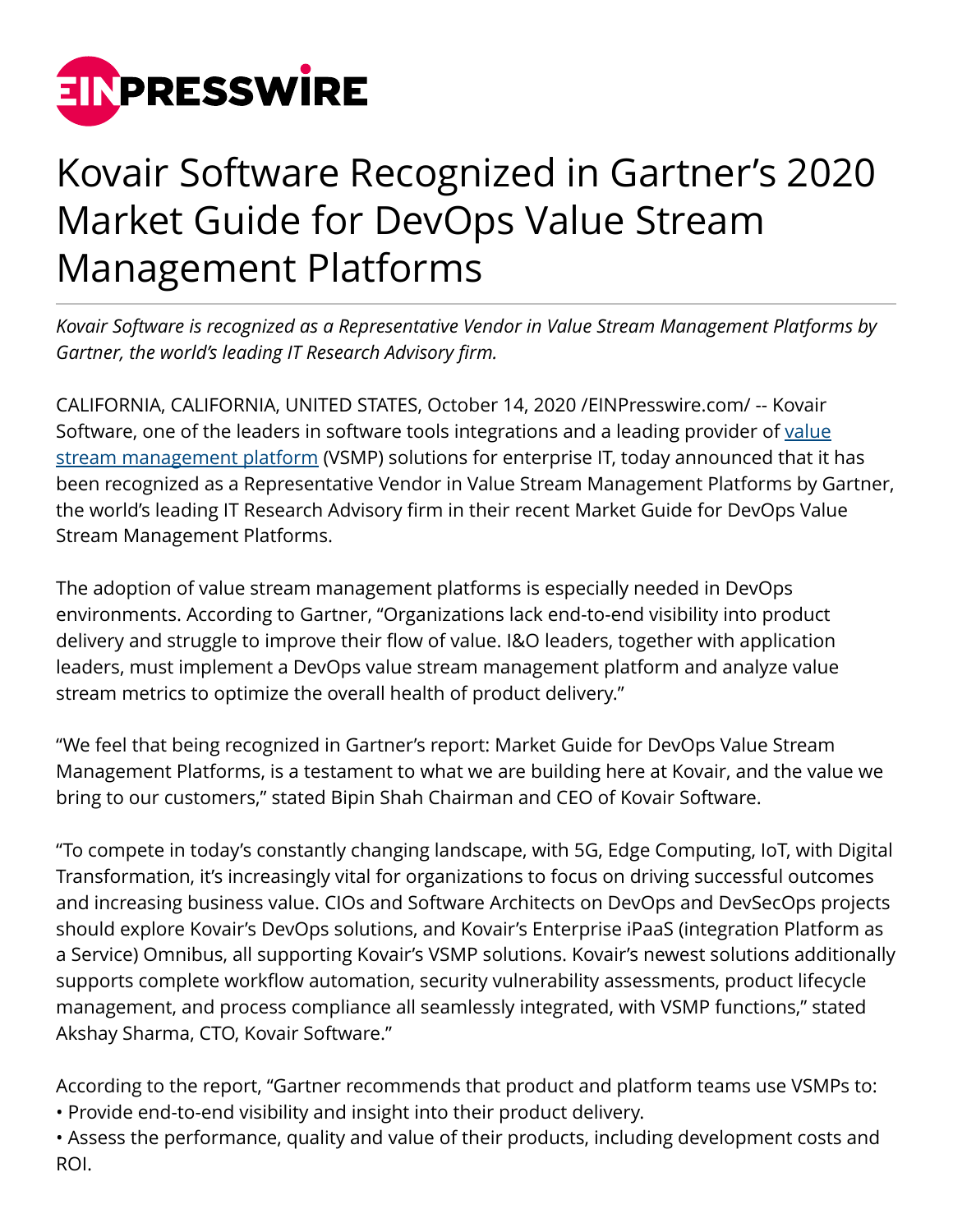• Evaluate the maturity of their existing product delivery capabilities and identify constraints to flow and gaps in insights for stakeholders.

• Provide customized dashboards and views of product delivery for other stakeholders and leadership.

• Gain a consolidated view of governance, security and compliance across all product lines.

• Leverage advanced capabilities, such as change risk analytics, to make more informed decisions about releasing new features"

"We believe that, with the VSM platform from Kovair, organizations will not only have complete visibility of the flow metrics for every project/release but also will have complete visibility to the triple constraints - Cost, Time & Resources of the entire portfolio. In this competitive market, Kovair's VSM Platform will provide sufficient insight to organizations for ensuring customer happiness through delivery of proper values," stated Amit Dasgupta, Director Major Accounts & Partnerships, Kovair Software.

[Kovair with its tools provides a complete Value Stream Management Platform](https://www.kovair.com/blog/gartner-report-highlights-kovair-in-marketplace-of-devops-vsmp-providers/) to organizations enabling them to reap every benefit of Value Stream Management and ensure customer satisfaction. Starting from capturing the voice of the customer and defining what is of value for them, Kovair's VSMP provides a structured visualization of the key steps and corresponding data needed to understand and intelligently make improvements that optimize the entire process, not just one section at the expense of another. To know more about Kovair products visit <https://www.kovair.com/>

Source: Gartner, Market Guide for DevOps Value Stream Management Platforms, Hassan Ennaciri, Manjunath Bhat, Daniel Betts, Chris Saunderson, Joachim Herschmann, Thomas Murphy, 29 September 2020.

Gartner does not endorse any vendor, product or service depicted in its research publications, and does not advise technology users to select only those vendors with the highest ratings or other designation. Gartner research publications consist of the opinions of Gartner's research organization and should not be construed as statements of fact. Gartner disclaims all warranties, expressed or implied, with respect to this research, including any warranties of merchantability or fitness for a particular purpose.

## About Kovair:

Kovair Software is a Silicon Valley software company specializing in the domain of Integrated ALM solutions and supports global software development and management. [Kovair's flagship](https://www.kovair.com/our-products/) [products](https://www.kovair.com/our-products/) Omnibus Integration Platform, Kovair DevOps, ALM, PPM, and QuickSync are highly preferred solutions by some of the major corporations globally. Now with its recognition of DevOps capabilities, it has a full offering of software development tools in multiple domains.

Quick demonstration: Info(at)Kovair(dot)com

Press Contact: Akshay Sharma, CTO Kovair Software, AkshaySharma(at)Kovair(dot)com